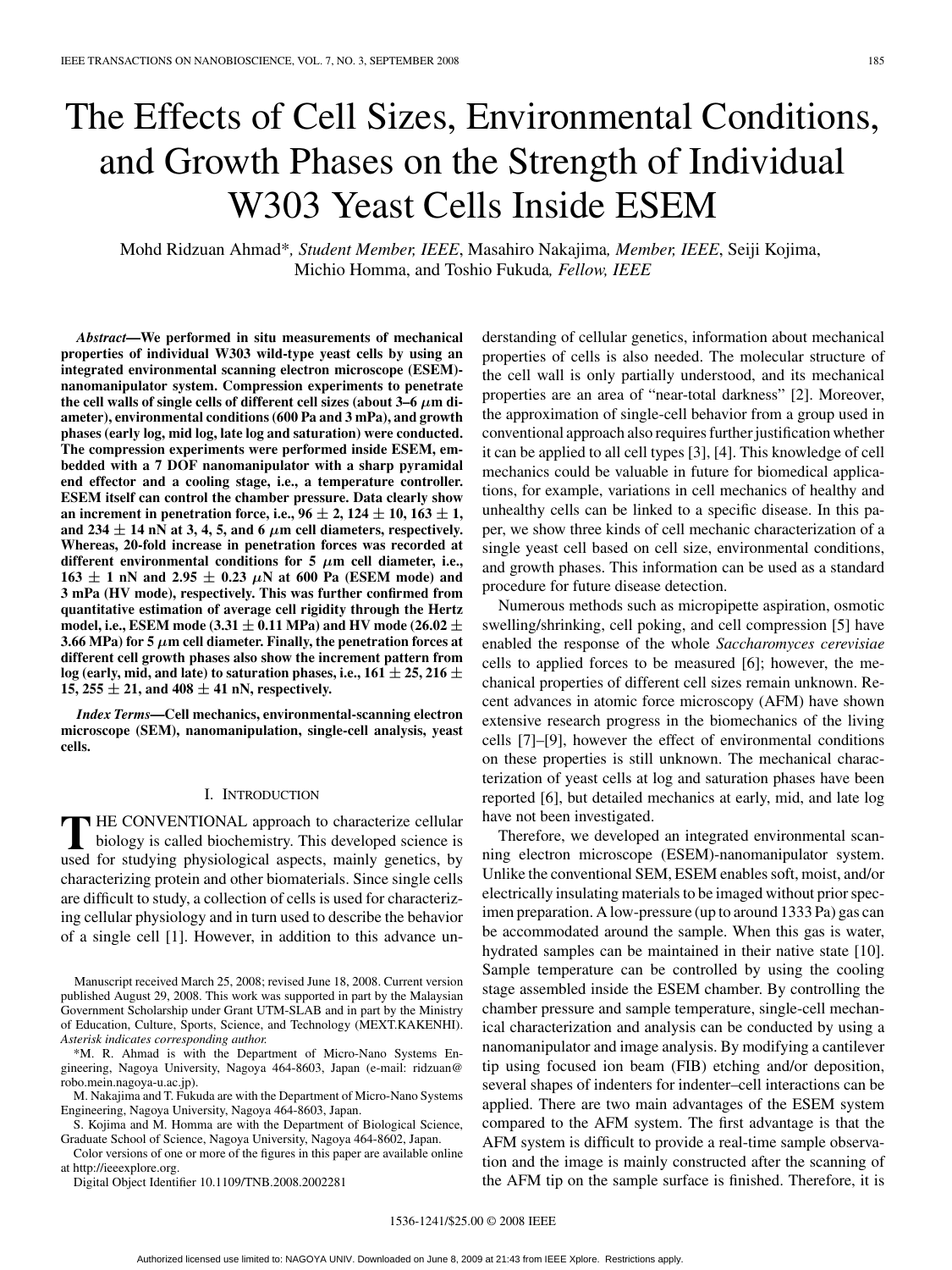difficult, if not impossible, to directly observe the response of the object during the sample manipulation. On the other hand, the ESEM system provides real-time sample observation that can be obtained before, during, and after the manipulation. This real-time observation capability of the ESEM system has many advantages such as in analyzing the dynamic response of the sample and sample selection/sorting for certain properties like cell size become much easier. The mechanical characterization and analysis capabilities that can be done on the sample can also be enhanced.

The second advantage is related to the manipulation aspect. The AFM system can only provide 2-D manipulation, due to the difficulty of the real-time observation. Although 2-D manipulation can measure the stiffness property of the sample, it lacks in the flexibility of manipulation thus limiting the area of sample that can be analyzed. Unlike the AFM system, the ESEM-nanomanipulation system can provide both 2-D and 3-D manipulations on the sample, thus increasing the flexibility of the measurement such as the stiffness characterization in different areas of the sample like bottom surface can be realized.

The characterization of mechanical properties of the cell requires no interference from other external pressures or forces on the cell surface. These external forces such as the osmotic pressure may prevent investigation of the true mechanical properties of cell experimentally. The ESEM system can provide environmental conditions for the cells in their native state without any effect of the osmotic pressure. Cells can be sustained by releasing low pressure of  $H<sub>2</sub>O$  molecule gas inside the ESEM chamber to provide high relative humidity (up to 100%). Therefore, the stiffness data obtained from this experimental setting show better representation of the mechanical properties of the cell. Our objective is to show the capability and effectiveness of the ESEM system for reliable mechanical stiffness measurement of biological samples. In the present study, we discuss an *in situ* characterization of the mechanical properties of the W303 yeast cells using ESEM-nanomanipulator under three different cases, i.e., cell sizes, environmental conditions, and cellular growth phases.

#### II. ESEM-NANOMANIPULATION SYSTEM

Nanomanipulation is an effective strategy for the characterization of basic properties of individual nanoscale objects and to construct nanoscale devices quickly and effectively. We have constructed a hybrid nanorobotic manipulation system integrated with a transmission electron microscope (TEM) nanorobotic manipulator (TEM manipulator) and a scanning electron microscope (SEM)-nanorobotic manipulator (SEM manipulator) [11]. This system allows effective sample preparation inside SEM with wide working area and many DOFs of manipulation. It has high-resolution measurement and evaluation of samples inside a TEM capability. The sample chambers of these electron microscopes are set under the high-vacuum (HV) condition to reduce the disturbance of electron beam for observation. To observe the water-containing samples, e.g., biocells, drying treatment processes are additionally needed. Hence, direct



Fig. 1. Overview of the nanorobotic manipulator of the ESEM.



Fig. 2. Images of W303 yeast cells under. (a) HV mode. (b) ESEM mode.

observations of water-containing samples are normally quite difficult in these electron microscopes.

In the present study, we used the nanorobotic manipulators inside an ESEM [12]. It has been constructed with three units and 7 DOF in total (Fig. 1). The ESEM enables direct observation of water-containing samples with nanometer high resolution by a specially built secondly electron detector. The evaporation of water is controlled by both the sample temperature ( $0^{\circ}$ C–40 $^{\circ}$ C) and sample chamber pressure (10–2600 Pa). The temperature of the sample is controlled by the cooling stage unit (unit 3). The detail specifications of the manipulator and the ESEM can be obtained from our previous paper [13]. The following experiments have been conducted through this system.

# III. ESEM OBSERVATION OF YEAST CELLS

The unique characteristic of the ESEM is the direct observation of the hydroscopic samples with nondrying treatment. Recently, the evaluation of biosamples has received much attention for nano-bio applications in nanobiotechnology. Since water is an important component for chemical reactions, nanomanipulation inside the ESEM could be a very effective tool for a water-containing sample with nanometer resolution.

Wild-type yeast cells (W303) were used for observation and measurements by the ESEM nanomanipulation system. The W303 cells were cultured on YPD plates (1% yeast extract, 2% peptone, 2% glucose, and 2% agar) in a 37 ◦C incubator for 24 h and dispersed in pure water. Several microliters of dispersed cells were placed on aluminum block on the cooling stage. The HV mode is operated at 16.7 °C and 3.03  $\times$  10<sup>-3</sup> Pa pressure. All yeast cells appeared concave and broken under HV mode. The ESEM mode is operated at 0 °C and ~600 Pa pressure and acceleration voltage is set at 15 kV. Under the ESEM mode, decreasing the pressure from ∼700 Pa, water gradually evapo-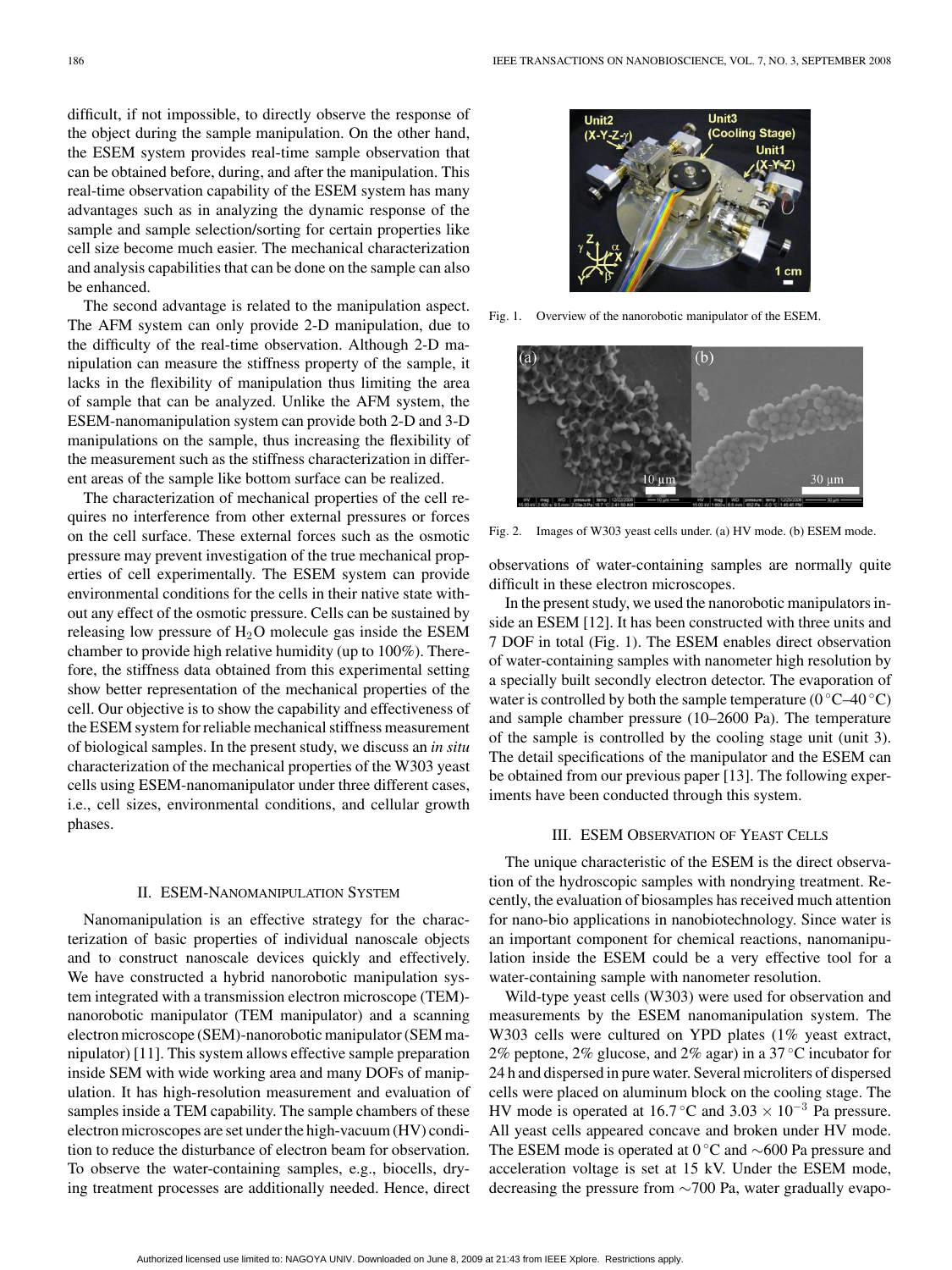

Fig. 3. Schematic diagram. (a) Indentation experiment. (b) Sharp. (c) Flat AFM pyramidal cantilever tips under the ESEM mode. For the HV mode. (d) Tetrahedral cantilever tip.

rates and the samples can be seen underneath. Their images are shown with HV and ESEM modes, as shown in Fig. 2(a) and (b). The remaining water can be seen at the intercellular spaces of yeast cells as black contrast [Fig. 2(b)]. Almost all yeast cells appear sphere shaped by water-contained condition under the ESEM operation.

# IV. MECHANICAL PROPERTIES CHARACTERIZATION OF INDIVIDUAL YEAST CELLS

#### *A. Determination of the Penetration Force and the Cell Stiffness*

The indentation experiments [Fig. 3(a)] were conducted by using the integrated ESEM-nanomanipulation system. The cells were fixed on the cooling stage in perpendicular direction with an AFM cantilever (0.02 or 0.7 N/m spring constant). The AFM cantilever is controlled by the nanomanipulator and used to apply the compression force on each cell.

The penetration of a single cell by the AFM cantilever in this experiment was based on a direct observation of the cell when it was bursted by the AFM cantilever. Due to the shape and size of the indenters, i.e., pyramidal or tetrahedral tips (sharp or flat), the cell bursted phenomenon cannot be avoided as soon as the cell wall is penetrated [14].

The ESEM can provide real-time observation, i.e., a cell being approached, touched, indented, and finally, penetrated/bursted by the AFM cantilever can be seen clearly. Therefore, as far as this paper is concerned, the penetration of a single cell by the AFM cantilever was based on the occurrence of the cell bursting via real-time observation.

Force–cantilever indentation  $(F-I)$  curves were determined from the experiment. A typical *F–I* curve using a sharp cantilever tip shows a response of a cell before and after the penetration, as shown in Fig. 4. The value of  $F$  was calculated by using (1), where  $k, \varphi$ , and L are the spring constant, the displacement angle in radian, and the length of the cantilever, respectively. Values of  $\varphi, L$ , and I were determined from direct measurements of ESEM images using an image analysis software (ImageJ, developed at the National Institute of Health), while  $k$  was obtained from the



Fig. 4. Typical force—indentation (*F–I*) curve under ESEM mode using a sharp tip. The curve shows points before penetration (green arrow) and after penetration (pink arrow) of the cell. The blue line shows the best fit of the Hertz– Sneddon model of the experimental data until the penetration point (dotted line).

TABLE I VALUES FOR PARAMETERS USED IN THE ESTIMATION OF THE YOUNG'S MODULUS OF THE SINGLE CELLS

| Parameters | Values             |
|------------|--------------------|
| ν          | 0.5                |
| α          | $10^{\circ}$       |
| R          | $20 \text{ nm}$    |
| a          | 316 nm (ESEM mode) |
|            | 206 nm (HV mode)   |

manufacturer (Olympus Corporation). Equation (1) was derived from the Hooke's law, i.e.,  $F = k\delta$ , where  $\delta$  is the displacement of the cantilever that was obtained by using  $\delta = \varphi(2/3)L$ :

$$
F = k\varphi \left(\frac{2}{3}\right)L\tag{1}
$$

The Hertz–Sneddon models based on the shape of the tips, i.e., conical, spherical, and cylindrical, were used to estimate the Young's modulus of the cells, as expressed in (2)–(4). Parameters of  $E, v, \alpha, R$ , and a are the Young's modulus, the Poisson's ratio ( $v = 0.5$  for soft biological materials [15]) of the elastic half space (cell's surface), the half opening angle of a conical tip, the radius of curvature of a spherical tip and the radius of a cylindrical tip, respectively. Values for  $\alpha$ , R, and a were obtained from ESEM images. Values for these parameters are summarized in Table I:

$$
F_{\text{cone}} = \frac{2}{\pi} \tan \alpha \frac{E}{(1 - v^2)} I^2 \tag{2}
$$

$$
F_{\text{spherical}} = \frac{4}{3} \frac{E}{(1 - v^2)} R^{1/2} I^{3/2} \tag{3}
$$

$$
F_{\text{cylindrical}} = 2 \frac{E}{(1 - v^2)} aI \tag{4}
$$

The models predict that the load depend on the indentation according to a power law related to the tip geometry [15]. In order to choose the correct tip geometry, an equation of the form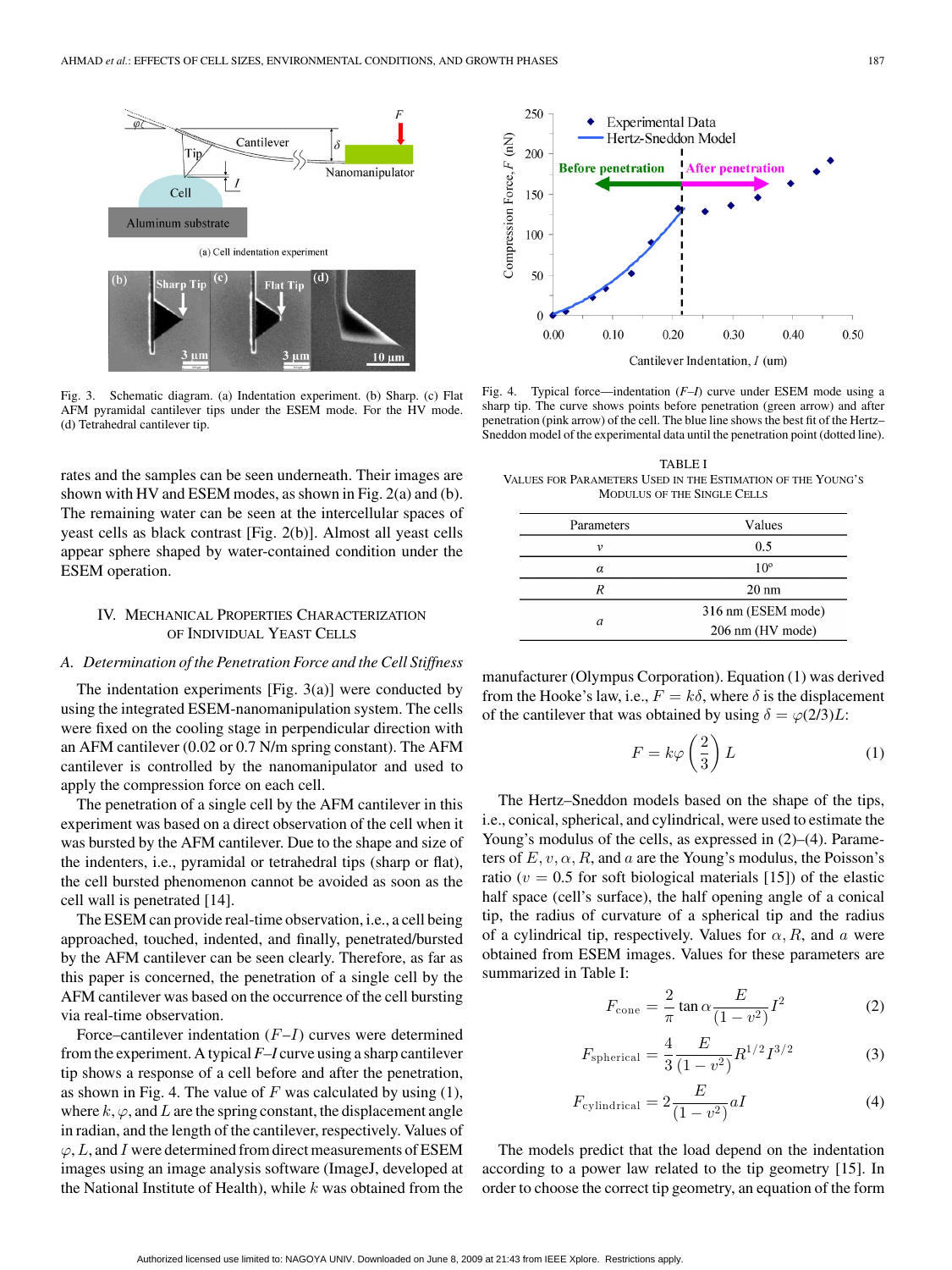$F = mI<sup>b</sup>$  was fitted to force versus indentation curves using commercial fitting software (DataFit), where the exponent  $b$ depends on the tip shape.

For the sharp pyramidal tip under ESEM mode, we obtained a value of b close to 3/2, characteristic of the spherical tip. The curves were then fitted by using the spherical model. Interestingly, under HV mode, the value of b close to 2 was obtained. Therefore, the canonical model was applied under HV mode. Finally, for the flat pyramidal tip, the b value close to 1 was obtained, which is for the cylindrical model. The fitting model for the sharp tip using the spherical tip was reported by Lanero *et al.* [15] while Touhami *et al.* [16] used the conical tip as their fitting equation. Obataya *et al.* [14] used the cylindrical equation to model their flat nanoneedles.

The Hertz–Sneddon models were derived from the classic Hertz's mechanics model for linear elastic material [17]. For flat cylindrical punch relating to an applied force  $F$  with an indentation depth I yields the following expression for the initial unloading (load is released after indentation) response,  $dF/dI =$  $cA^{1/2}(1-v^2)/E$ , where c is coefficient  $[c=2/(\pi)^{1/2}]$  and A is the contact area. The equation was based on the flat-ended punch, but holds true for any punch that can be described by a smooth solid revolution (spherical, conical, elliptical, etc.) [18]. Berkovich and Vickers indenters (three- and four-sided pyramidal cones, respectively) commonly applied in instrumented indentation techniques cannot be described as bodies of revolution. However, it has been found experimentally and by means of finite-element simulations that the deviation from the previous equation of pyramidal and other geometrical shapes is negligible [18]–[20]. The constant  $c = 1.142$  for the pyramidal indenter and  $c = 1.167$  for tetrahedral indenter differ little from  $c = 2/(\pi)^{1/2} = 1.1284$  from the previous equation. In other words, the derived equation for the sharp conical tip can be used without large error, even the sharp indenter is not a true body of revolution.

The final equations of the Young's modulus based on the Hertz–Sneddon models, i.e., (2) and (3), and the parameter's values (Table I) for three different tip shapes, i.e., conical (HV mode), spherical (ESEM mode) and cylindrical (ESEM mode and HV mode), are expressed as

$$
E_{\text{cell}} = (6.681) \frac{F_{\text{cone}}}{I^2} \tag{5}
$$

$$
E_{\text{cell}} = (3.977 \times 10^3) \frac{F_{\text{spherical}}}{I^{3/2}}
$$
 (6)

$$
\begin{cases}\nE_{\text{cell}} = (1.187 \times 10^6) \frac{F_{\text{cylindrical}}}{I} & \text{(ESEM mode)} \\
E_{\text{cell}} = (1.825 \times 10^6) \frac{F_{\text{cylindrical}}}{I} & \text{(HV mode)}\n\end{cases}
$$
\n(7)

Fig. 5 shows typical  $F-I$  curves using the spherical and cylindrical models under ESEM mode while the inset shows a curve using the conical model under HV mode as obtained in our experiments. The curves are shown until the bursting point of the cells, which is the maximum force which the cell can sustain before the cell is bursted. After the bursting point, the force will drop for a while due to the reversed force and will increase again



Fig. 5. Typical force—indentation (*F–I*) curves under ESEM mode using spherical and cylindrical models for sharp and flat tips, respectively. Inset shows the *F–I* curve under HV mode using conical model.



Fig. 6. Penetrations of yeast cells by different cantilever tips, i.e., (a) Sharp cantilever tip. (b) Flat cantilever tip.

when the tip traverses inside the cell or touches the bottom of the cell wall (Fig. 4). Starting from Fig. 5, data after the bursting points are not shown in the following figures. The reason for this exclusion is that the data were no longer representing the cell stiffness property since the cells were seriously damaged.

The curve leading up to the failure is expected to give a combined elastic property of indenting the whole yeast cell and the localized deformation of the surface ruled by the properties of the cell-wall surface. Therefore, the reported  $E$  values in this paper indicate the maximum strength of the cell before bursting from a local indentation point. The  $E$  values must be higher than the local elastic cell property as the strength of the cell is dominated by the whole cell stiffness [6]. Nevertheless, examining the cell strength based on the Young's modulus parameter *per se* is not adequate since its value may remain constant at different situations, e.g., cell growth phases [6]. Therefore, the penetration force was used to determine the cell strength under several factors, i.e., cell sizes, environmental conditions, and cellular growth phases.

### *B. Effect of Cell Sizes on the Strength of the Cells*

The penetrations of single yeast cells using sharp and flat cantilever tips [Fig. 3(b) and (c)] are shown in Fig.  $6(a)$ and (b). The required force to penetrate a single yeast cell under the ESEM mode using a sharp tip for different cell sizes are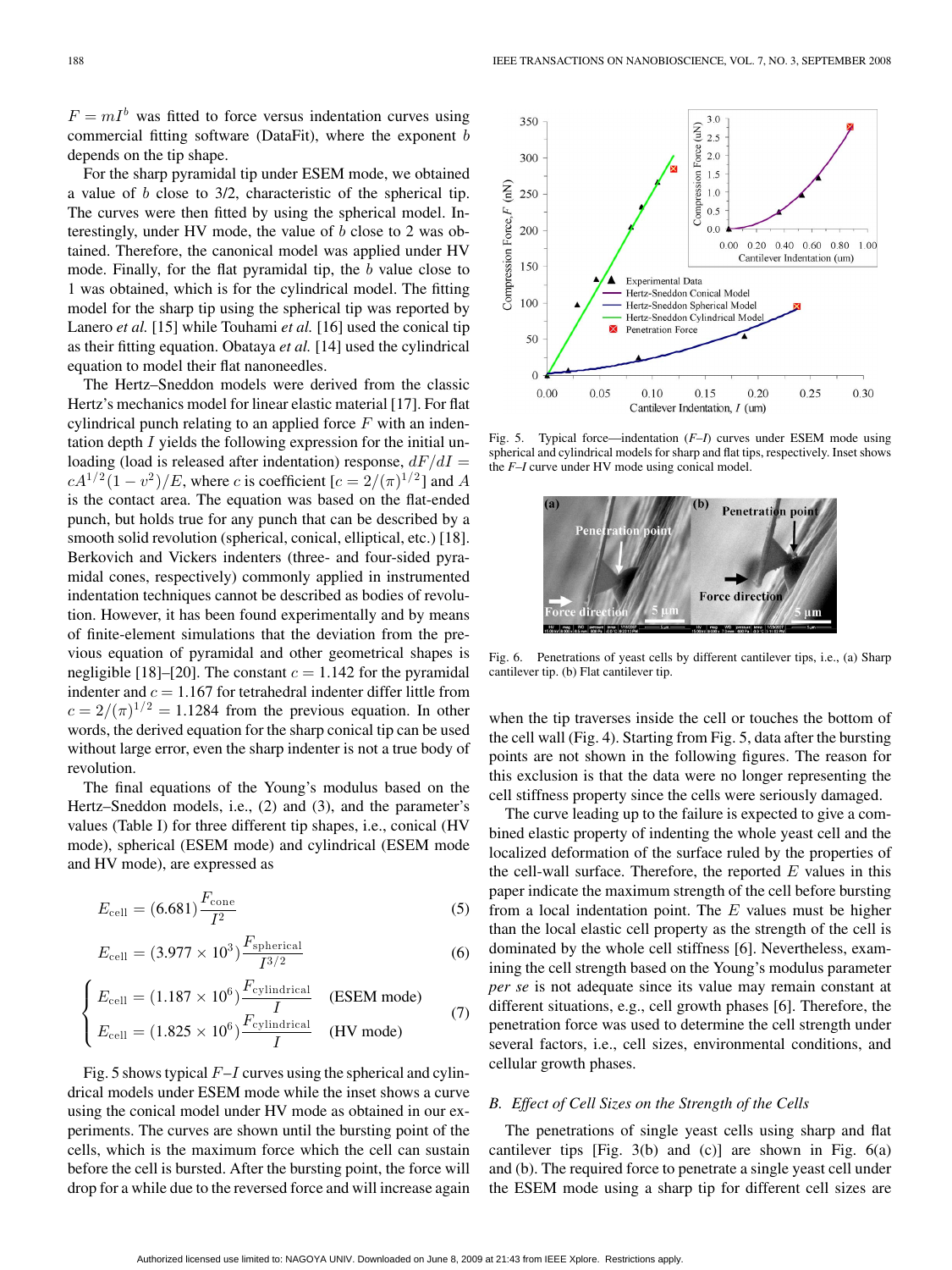

Fig. 7. Penetration force using a sharp tip at different cell sizes. Experimental data are fitted using the spherical model. The curves are shown until the penetration points. Inner bracket () indicates the cell number for each cell size. Cell size is in  $\mu$ m.



Fig. 8. Comparison of penetration force using sharp (using the spherical model) and flat tips (using the cylindrical model) for 4 and 5  $\mu$ m cell sizes range. Young's modulus of the cells remains constant at about 3 MPa. The curves are shown until the penetration points.

shown in Fig. 7. The comparison between sharp and flat tips to penetrate each cell is shown in Fig. 8. The environmental settings for ESEM mode are set to 600 Pa and  $0^{\circ}$ C. These parameters are chosen to vaporize water so that the majority of the cell surface can be seen for mechanical manipulation.

Results clearly show a strong relationship between the cell size and strength, the latter increases with an increase in the cell size (Fig. 7). Yeast cell walls consists predominantly of glucan with (1,3)- $\beta$  and (1,6)- $\beta$  linkages, and mannan covalently linked to protein (mannoprotein) [21]–[23]. Mechanical properties are a function of  $\beta$ -glucans, whereas mannoproteins control porosity [22], [24]. Thus, it can be inferred that the  $\beta$ -glucans composition increases when the yeast cell size increases. This prediction is consistent with other studies stating that small and large yeast cells exhibit similar glucan and mannan contents but further fractionation of the glucan showed five times less alkali-insoluble glucan in the smaller sized cells [25]. This may be another reason why the large yeast cells appear

TABLE II YOUNG'S MODULUS OF THE SINGLE CELLS AT DIFFERENT CELL SIZES

| Cell Size | Young Modulus   |
|-----------|-----------------|
| $(\mu m)$ | (MPa)           |
| $\sim$ 3  | $3.27 \pm 0.23$ |
| $\sim 4$  | $3.28 \pm 0.12$ |
| $\sim$ 5  | $3.31 \pm 0.11$ |
| $~1$ 6    | $3.29 \pm 0.10$ |

to be stronger than the smaller cells [25]. The alkali-insoluble glucan plays a role in maintaining cell rigidity [26]. Nevertheless, the elastic properties of the cells at different sizes remain unchanged (Table II). The small and large yeast cells contain different composition levels of the alkali-insoluble glucan [25]. The increase in this glucan in the large cells does not change the properties of the molecule itself but rather increases the number of molecules, without changing its elasticity properties. Consequently, the elasticity of the whole cell also remains unchanged and independent of the cell size. On the other hand, since there are more glucan molecules in the larger cells, the thickness of the cell wall also increases [6]. Hence, the amount of force needed to penetrate the cell also increases due to more molecule barriers during the indentation that leads to penetration. The average penetration forces for 3, 4, 5, and 6  $\mu$ m cell diameter ranges are  $96 \pm 2$ ,  $124 \pm 10$ ,  $163 \pm 1$ , and  $234 \pm 1$ 14 nN, respectively (Fig. 7). This was expected since the yeast's cell wall is remarkably thick (100–200 nm) [27], whereas its plasma membrane is only about 7 nm thick [27]. These results are comparable to reported penetration force of 1 nN for a human epidermal melanocytes that is the only cell membrane without cell wall structure [8]. Since the mechanical strength of the cell is provided by the cell wall and not the cell membrane, therefore, the melanocytes are easily penetrated compared to yeast cells. Additionally, the effect of local (small contact area between the tip and cell surface and global (large contact area between tip and cell surface) penetrations is also an important factor in the amount of applied force. This can be seen from our results for the local penetration (96–234 nN) compared to reported average of 149  $\pm$  56  $\mu$ N for global bursting of the yeast cell [6]. The average Young's modulus obtained from (6), i.e.,  $3.24 \pm 0.09$  MPa is reasonable compared to reported local cell stiffness values of 0.73 MPa [7] and 1.12 MPa [9], since the  $E$ values obtained in this paper represent not only the local elastic property of the cell but also the whole cell stiffness.

In addition to the cell size factor, we showed that the shape of the indenter also plays an important role in predicting the penetration force of a single cell. This can be confirmed from Fig. 8 where the penetration force can be reduced to 40%–50% by using a sharp cantilever tip compared to a flat tip. This provides a good indicator for future cell surgery where a minimal penetration force is required for preventing serious cell damage or undesirable mechanotransductions due to a large cell deformation [28]. The Young's modulus  $(E)$  of the cells estimated using the spherical model (sharp tip) and the cylindrical model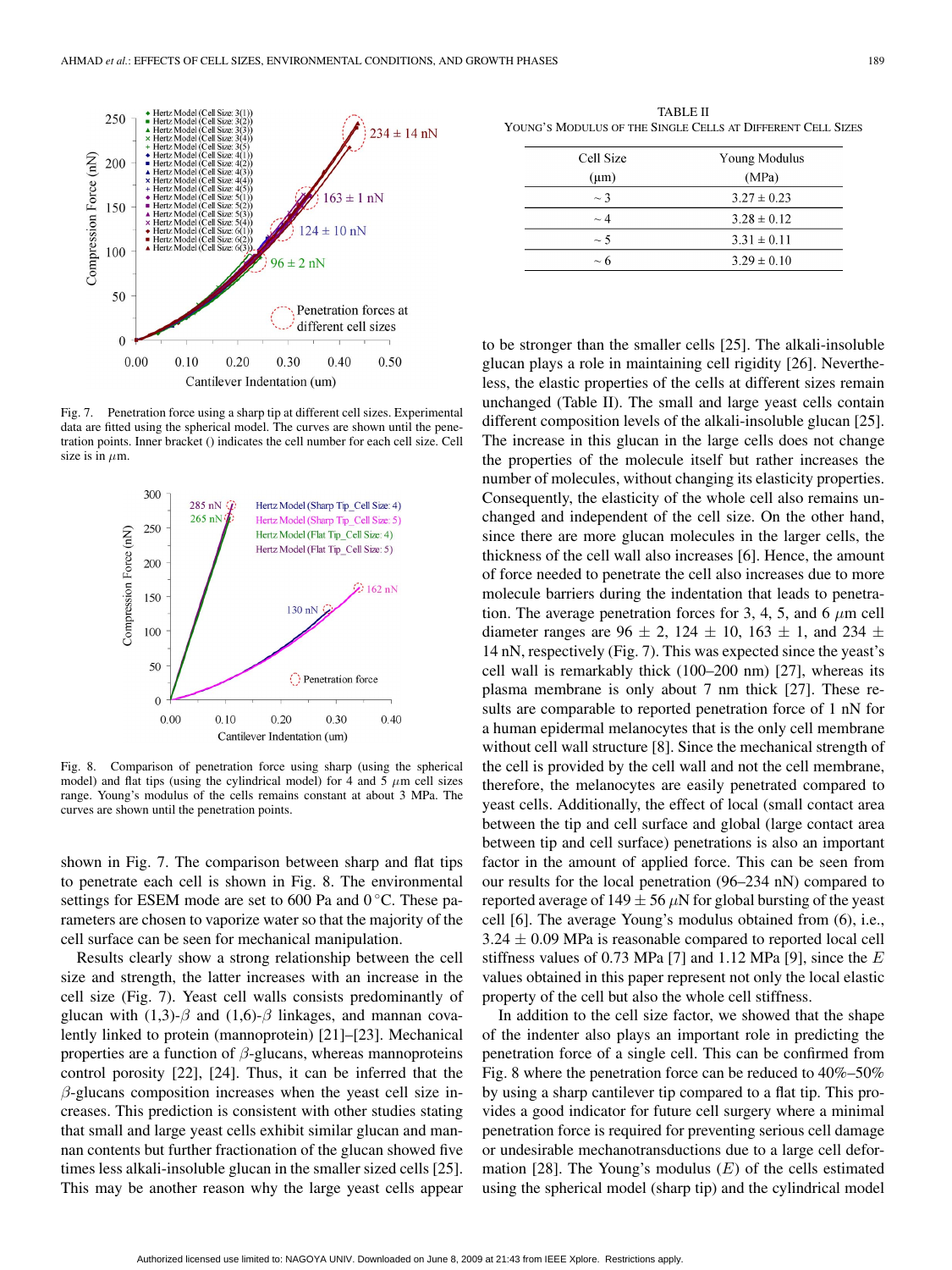

Fig. 9. Force-indentation curves until the penetration points using a sharp tip (conical model) for about 5  $\mu$ m cell size under HV mode.

(flat tip) obtained from (6) and (7), respectively, showed that the E values of the cell remained constant at about 3 MPa.

The link between the cell strength with the increase cell size as reported in this paper is somehow against the Laplace law. Laplace law governs the tension of an ideal thin-wall sphere, i.e., *Wall tension* = *Transmural pressure*  $\times$  *Radius of the curvature*  $\times$  <sup>1</sup>/<sub>2</sub> [29]. From this equation, the more curved a membrane (small cell) is the less tension is experienced by the cell wall for a given transmural pressure (the pressure difference between inside and outside of the cell). The less is the tension the cell wall, the less is the possibility for the cell wall to fail. This means that smaller cell is less likely to be ruptured than a larger cell.

This notion could be true if the thickness of the cell remains constant independent of cell sizes. Since the cell wall plays a main role in cell stiffness than the membrane cell, any difference in the cell wall thickness would give different stiffness property of the cell. Smith *et al.* [6] showed that the thickness of the cell wall increases with the cell growth. Kliss *et al.* [21] also revealed that cells increase their size during their lifetime before undergoing a cell division. During this growing process, the composition of the  $\beta$ -glucan is increasing that, in turn, increases the thickness of the cell wall [6]. The heterogeneity of the cell wall composition and cell wall thickness will give different stiffness properties to the cell, and therefore, the Laplace law that governs the surface tension of the cell may play a minor role in predicting the strength of the cell.

# *C. Effect of the Environmental Conditions on the Strength of the Cells*

The required force to penetrate a single yeast cell under HV mode using sharp and flat tips for different cell sizes are shown in Figs. 9 and 10, respectively. Insets are images of penetration of a single yeast cell using sharp (Fig. 9) and flat (Fig. 10) cantilever tips. Higher spring constant of the cantilever, i.e., 0.7 N/m was used for the compression experiment as lower spring constant values failed to penetrate the cell. Fig. 3(d) shows the image of a tetrahedral cantilever tip used in this ex-



Fig. 10. Force-indentation curves until the penetration points using a flat tip (cylindrical model) for 4 to 6  $\mu$ m cell sizes under HV mode.

TABLE III YOUNG'S MODULUS OF THE SINGLE CELLS AT DIFFERENT ENVIRONMENTAL CONDITIONS

| <b>Environmental Conditions</b> | Young Modulus          |
|---------------------------------|------------------------|
| (Pa)                            | (MPa)                  |
| ESEM mode $(\sim 600)$          | $3.31 \pm 0.11$ (n=4)  |
| HV mode $(~ 0.00314)$           | $26.02 \pm 3.66$ (n=6) |

periment. The penetration force to burst a cell wall increases about 20 times from ESEM mode to HV condition (cells with  $5 \mu$ m diameter were used for comparison and analysis) (Figs. 7 and 9). Since these data under HV condition are reported for the first time, it is difficult to compare with other reports. Nevertheless, the increase in penetration force from ESEM to HV modes that was obtained in our experiment can be logically understood. Cell wall construction is tightly controlled since polysaccharide composition, structure, and thickness of the cell wall vary considerably, depending on the environmental conditions [21]. Therefore, we can infer that under extreme condition of HV, the yeast cell tries to survive by increasing its wall thickness as suggested by the increased compression force needed to penetrate its cell wall (Figs. 9 and 10). Other possibility is that under HV condition, cells become too dry, which eventually increases their cell hardness. These findings reveal that besides the shape of a cantilever tip, other external factors such as environmental conditions also influence the penetration force of a single cell. Like the ESEM-mode, the cell size remains the internal factor that influences the penetration force under HV condition. By using a sharp tip, an average of  $3 \mu$ N penetration force was required for a 5  $\mu$ m diameter cell. As expected, this force increased (up to 14  $\mu$ N) when a flat cantilever tip was applied, for cells with an average diameter of 4–6  $\mu$ m.

For a quantitative evaluation of the elasticity of the cell, the Hertz–Sneddon mechanics model for conical and cylindrical tips, as expressed in (2) and (4), are used for sharp and flat tips, respectively. Average elastic properties of yeast cells under the influence of two environmental conditions are shown in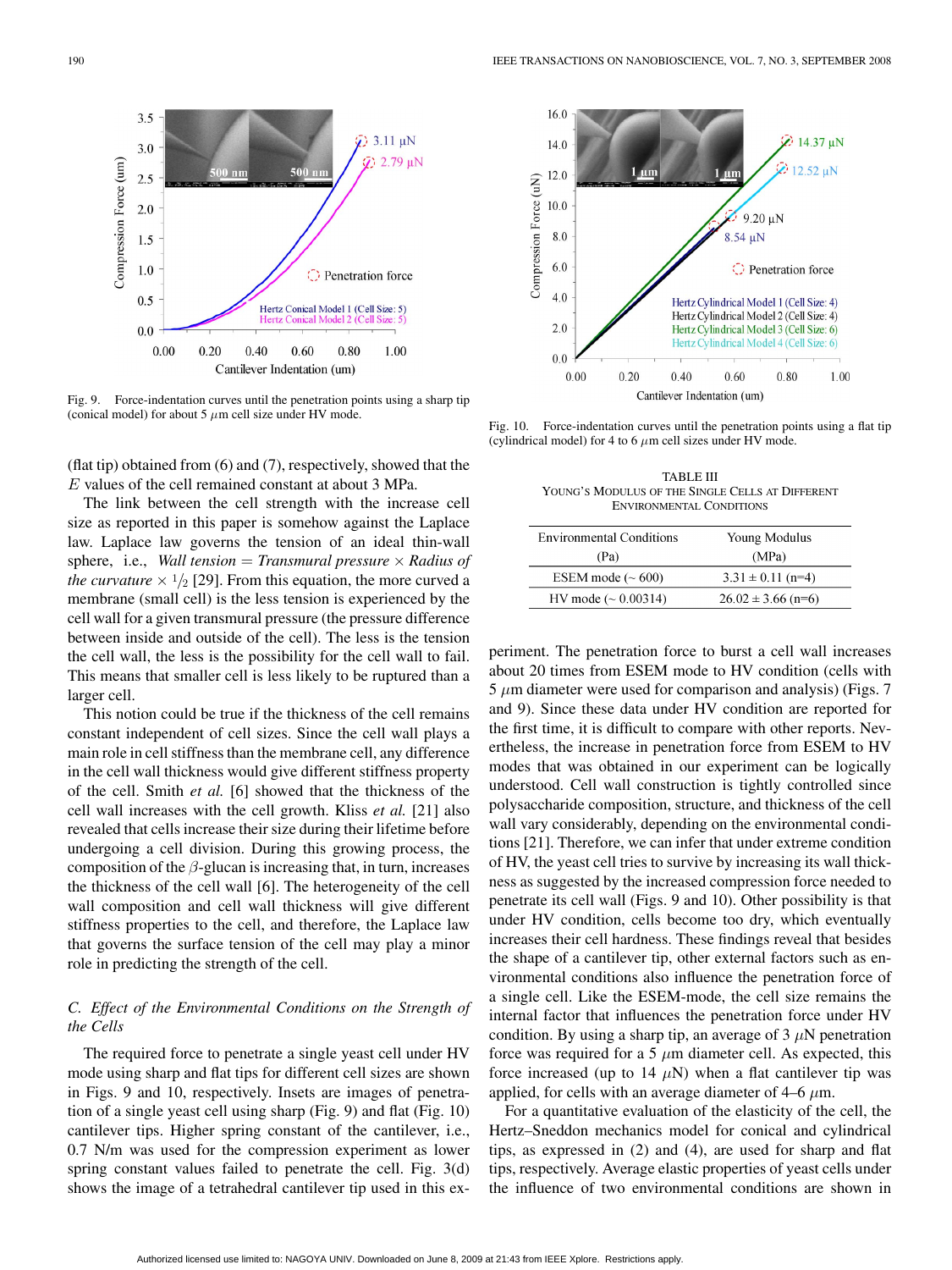

Fig. 11. Growth phase cycle for W303 yeast cells based on the  $OD_{660 \text{ nm}}$ absorbance measurement.

Table III, where the cell stiffness increases about 10 times under the HV mode. The cell surface becomes rigid when it is placed in the HV mode. It is believed that in the absence of water, the cell surface becomes harder than in the presence of water. This leads to a significant increase in the Young's modulus (26.02  $\pm$ 3.66 MPa) obtained from (5) under the HV mode as compared to the ESEM mode  $(3.31 \pm 011 \text{ MPa})$  as expected.

#### *D. Effect of Growth Phases on the Strength of the Cells*

All cells have a unique growth phase curve during their life cycle that is normally divided into four phases: lag, log, saturation, and death phases. In the present study, we did not investigate the death phase. These phases can be easily identified from the optical density (OD) absorbance–time curve (Fig. 11). Lag phase is located at the initial lower horizontal line where the cells adapt themselves to growth conditions and the cells mature and divide slowly. Log phase can be seen from an exponential line where the cells have started to divide and grow exponentially. The actual growth rate depends upon the growth conditions. Saturation phase resembles a final upper horizontal line where the growth rate slows and ceases mainly due to lack of nutrients in the medium. During the death phase, all of nutrients are exhausted and the cells die [30]. It is believed that the mechanics of the normal cells have different properties at each of the phases. In this section, the mechanical properties of W303 yeast cells at four different growth phases (early, mid, late log and saturation) are discussed.

Since each cell has a unique growth phase, we determined the growth phase of W303 yeast cells by measuring the absorbance at 660 nm using a spectrophotometer (Hitachi: U-2000) at 1 h intervals (Fig. 11). The growth rate (absorbance per hour) was about 0.23, as can be seen from the slope of the curve. Samples were stored at  $-80$  °C (Sanyo: MDF-291AT) to hold its growth before the compression experiment.

The compression experiments were done at 6 h intervals starting at early log phase and ending at saturation phase. Penetration force was analyzed for each phase as shown in Fig. 12(a)–(d). As expected, the force needed to penetrate a single cell increased from early log to saturation phase (161  $\pm$  25, 216  $\pm$  15, 255  $\pm$ 21, and  $408 \pm 41$  nN), whereas the elastic properties of the cells



Fig. 12. Force-indentation curves (fitted using spherical model) for single cells at each growth phases. (a) Early log. (b) Mid log. (c) Late log. (d) Saturation.

The curves are shown until the penetration points. seem constant for all the phases obtained from (6), i.e.,  $3.28 \pm$  $0.17, 3.34 \pm 0.14, 3.24 \pm 0.11,$  and  $3.38 \pm 0.11$  MPa (Table IV). These mechanical properties of the W303 yeast cells at different growth phases are in an agreement with reported increment of average surface modulus of *Scerevisiae* cell wall to be 11.1 ± 0.6 N/m (log phase) and 12.9  $\pm$  0.7 N/m (saturation phase) with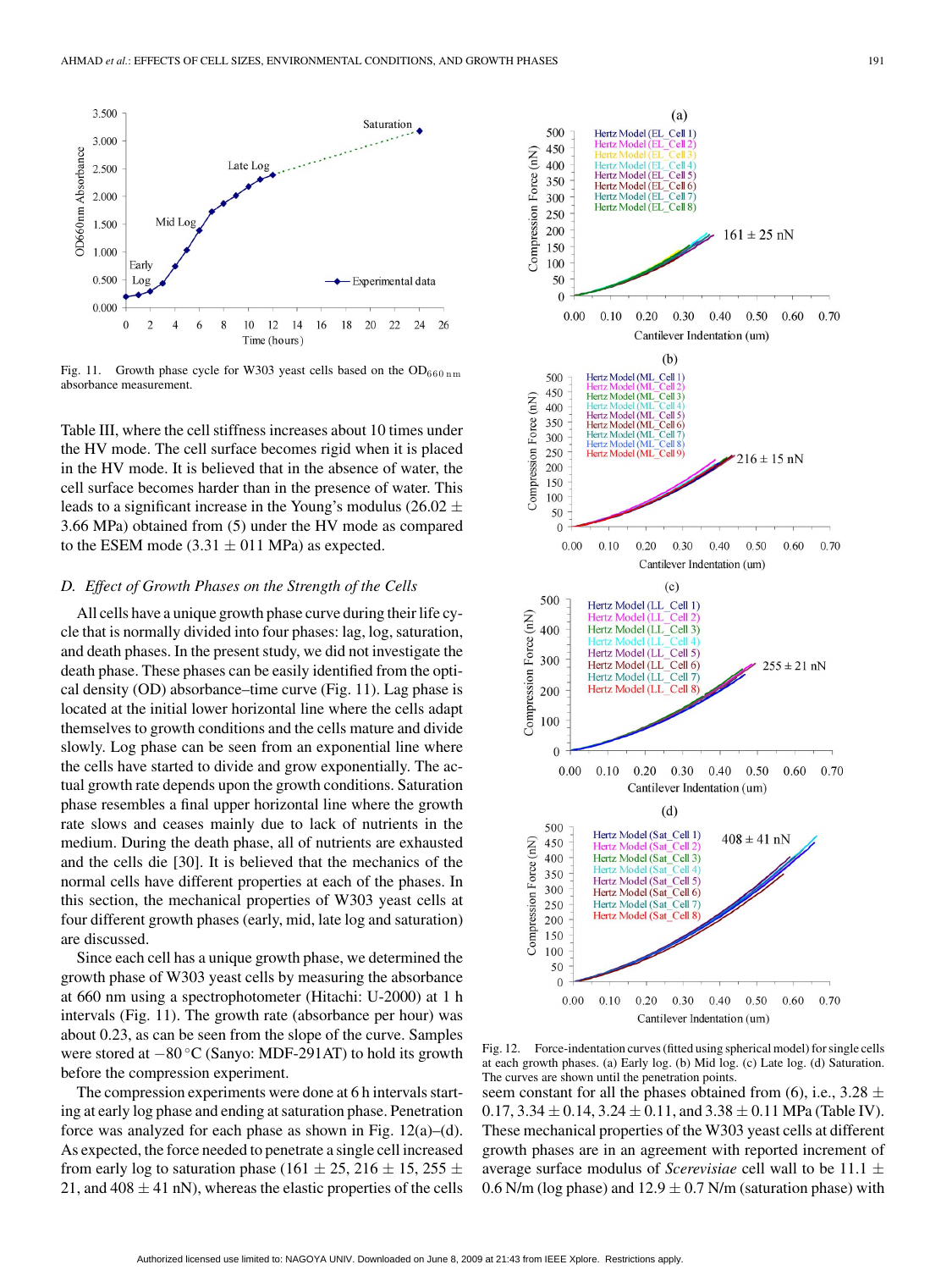TABLE IV YOUNG'S MODULUS OF THE SINGLE CELLS AT DIFFERENT CELL GROWTH PHASES

| Cell Growth Phase | Young Modulus         |
|-------------------|-----------------------|
|                   | (MPa)                 |
| Early Log         | $3.28 \pm 0.17$ (n=8) |
| Mid Log           | $3.34 \pm 0.14$ (n=9) |
| Late Log          | $3.24 \pm 0.11$ (n=8) |
| Saturation        | $3.38 \pm 0.11$ (n=8) |
|                   |                       |

no significant increase in the elastic modulus of the cell, i.e.,  $112 \pm 6$  MPa (log phase) and  $107 \pm 6$  MPa (saturation phase) [6]. Their values for elastic modulus are quite high is also reasonable since they measured the whole elastic properties of the cell by compressing a single cell between two big flat indenters as compared to a local cell indentation in our case.

From this analysis, it can be inferred that the thickness of the W303 cell wall is increased during the growth phase since the penetration force increases at each phase, and at the same time, maintaining their elastic properties during the growth phase as verified by the constant elastic modulus values shown in Table IV. The increase in the cell thickness does not affect the elastic properties of the cell but the penetration force will be increased since more molecules need to be penetrated. We believe that the increase in the thickness of cell wall is mainly due to an increment of  $\beta$ -glucans molecules [22].

#### V. CONCLUSION

To the best of our knowledge, we, for the first time, have demonstrated the effect of the internal influences (cell size and growth phases) and the external influence (environmental conditions) on the cell strength. The penetration force is proportional to the increase in the cell size, during the cell growth and under HV condition. The elastic modulus of the cell increases dramatically under HV condition but remains unaffected during the cell growth. In the future, we are going to characterize the mechanics of diseased cells and these data can be compared to the mechanical properties of the normal cells, and eventually, some relation can be made between the cell mechanics and particular human disease. The advantage of the integrated ESEMnanomanipulation system relies on its capability to perform *in situ* local direct observation and manipulation of biological samples and its ability to control environmental conditions.

### ACKNOWLEDGMENT

The authors would like to thank Prof. Toshifumi Inada at Nagoya University for providing the yeast wild-type strain W303 cells.

#### **REFERENCES**

- [1] B. F. Brehm-Stecher and E. A. Johson, "Single-cell microbiology: Tools, technologies, and applications," *Microbiol. Mol. Biol. Rev.*, vol. 68, pp. 538–559, 2004.
- [2] F. M. Harold, "Molecules into cells: Specifying spatial architecture," *Microbiol. Mol. Biol.*, vol. 69, pp. 544–564, 2005.
- [3] M. B. Elowitz, A. J. Levine, E. D. Siggia, and P. S. Swain, "Stochastic gene expression in a single cell," *Science*, vol. 297, pp. 1183–1186, 2002.
- [4] H. M. Shapiro, "Microbial analysis at the single-cell level: Tasks and techniques," *J. Microbiol. Methods*, vol. 42, pp. 3–16, 2000.
- [5] Y. C. Fung, *Biomechanics: Mechanical Properties of Living Tissue*, 2nd ed. New York: Springer-Verlag, 2005.
- [6] A. E. Smith, Z. Zhang, C. R. Thomas, K. E. Moxham, and A. P. J. Middelberg, "The mechanical properties of *Saccharomyces cerevisiae*," *Proc. Nat. Acad. Sci.*, vol. 97, pp. 9871–9874, 2000.
- [7] A. E. Pelling, S. Sehati, E. B. Gralla, J. S. Valentine, and J. K. Gimzewski, "Local nanomechanical motion of the cell wall of *Saccharomyces cerevisiae*," *Science*, vol. 305, pp. 1147–1150, 2004.
- [8] I. Obataya, "Nanoscale operation of a living cell using an atomic force microscope with a nanoneedle," *Nano Lett.*, vol. 5, pp. 27–30, 2005.
- [9] T. S. Lanero, "Mechanical properties of single living cells encapsulated in polyelectrolyte matrixes," *J. Biotechnol.*, vol. 124, pp. 723–731, 2006.
- [10] A. M. Donald, "The use of environmental scanning electron microscopy for imaging wet and insulating materials," *Nat. Mater.*, vol. 2, pp. 511– 516, 2003.
- [11] M. Nakajima, F. Arai, and T. Fukuda, "*In situ* measurement of Young's modulus of carbon nanotube inside TEM through hybrid nanorobotic manipulation system," *IEEE Trans. Nanotechnol.*, vol. 5, no. 3, pp. 243– 248, May 2006.
- [12] M. Nakajima, F. Arai, and T. Fukuda, "Nanofixation with low melting metal based on nanorobotic manipulation," in *Proc. 6th IEEE Conf. Nanotechnol. (IEEE Nano 2006)*, pp. 925–928.
- [13] M. R. Ahmad, M. Nakajima, S. Kojima, M. Homma, and T. Fukuda, "*In situ* single cell mechanical characterization of W303 yeast cells inside environmental-SEM," in *Proc. 7th IEEE Int. Conf. Nanotechnol.*, Hong Kong, 2007, pp. 1022–1027.
- [14] I. Obataya, C. Nakamura, S. W. Han, N. Nakamura, and J. Miyake, "Nanoscale operation of a living cell using an atomic force microscope with a nanoneedle," *Nano Lett.*, vol. 5, pp. 27–30, 2005.
- [15] T. S. Lanero, O. Cavalleri, S. Krol, R. Rolandi, and A. Gliozzi, "Mechanical properties of single living cells encapsulated in polyelectrolyte matrixes," *J. Biotechnol.*, vol. 124, pp. 723–731, 2006.
- [16] A. Touhami, B. Nysten, and Y. F. Dufrene, "Nanoscale mapping of the elasticity of microbial cells by atomic force microscopy," *Langmuir*, vol. 19, pp. 4539–4543, 2003.
- [17] I. N. Sneddon, "The relation between load and penetration in the axisymmetric boussinesq problem for a punch of arbitrary profile," *Int. J. Eng. Sci.*, vol. 3, pp. 47–57, 1965.
- [18] G. M. Pharr, W. C. Oliver, and F. R. Brotzen, "On the generality of the relationship among contact stiffness, contact area, and elastic modulus during indentation," *J. Mater. Res.*, vol. 7, pp. 619–617, 2002.
- [19] R. B. King, "Elastic analysis of some punch problems for a layered medium," *Int. J. Solids Struct.*, vol. 23, pp. 1657–1664, 1987.
- [20] M. Dao, N. Chollacoop, K. J. Van Vliet, T. A. Venkatesh, and S. Suresh, "Computational modelling of the forward and reverse problems in instrumented sharp indentation," *Acta Mater.*, vol. 49, pp. 3899–3918, 2001.
- [21] F. M. Klis, A. Boorsma, and P. W. J. D. Groot, "Cell wall construction in *Saccharomyces cerevisiae*," *Yeast*, vol. 23, pp. 185–202, 2006.
- [22] G. Lesage and H. Bussey, "Cell wall assembly in *Saccharomyces cerevisiae*," *Microbiol. Mol. Biol. Rev.*, vol. 70, pp. 317–343, 2006.
- [23] P. N. Lipke and R. Ovalle, "Cell wall architecture in yeast: New sturcture and new challenges," *J. Bacteriol.*, vol. 180, pp. 3735–3740, 1998.
- [24] H. Zlotnik, M. P. Fernandes, B. Bowers, and E. Cabib, "*Saccharomyces cerevisiae* mannoproteins form an external cell wall layer that determines wall porosity," *J. Bacteriol.*, vol. 159, pp. 1018–1026, 1984.
- [25] T. Srinorakutara, "Study on the effect of diluent osmotic pressure on yeast cell strength and cell size using a novel micromanipulation technique," *Int. J. Microbiol. Biotechnol.*, vol. 14, pp. 719–725, 1998.
- [26] G. H. Fleet and D. J. Manners, "Isolation and composition of an alkalisoluble glucan from the cell walls of *Saccharomyces cerevisiae*," *J. Gen. Microbiol.*, vol. 94, pp. 180–192, 1976.
- [27] G. M. Walker, *Yeast Physiology and Biotechnology*. Chichester, U.K.: Wiley, 1998.
- [28] H. Huang, R. D. Kamm, and R. T. Lee, "Cell mechanics and mechanotransduction: Pathway, probes, and physiology," *Amer. J. Physiol. Cell Physiol.*, vol. 287, pp. C1–C11, 2004.
- [29] C. E. Morris and U. Homann, "Cell surface area regulation and membrane tension," *J. Membr. Biol.*, vol. 179, pp. 79–102, 2000.
- [30] G. J. Tortora, B. R. Funke, and C. L. Case, *Microbiology: An Introduction*, 8th ed. Redwood City, CA: Benjamin Cummings, 2003.